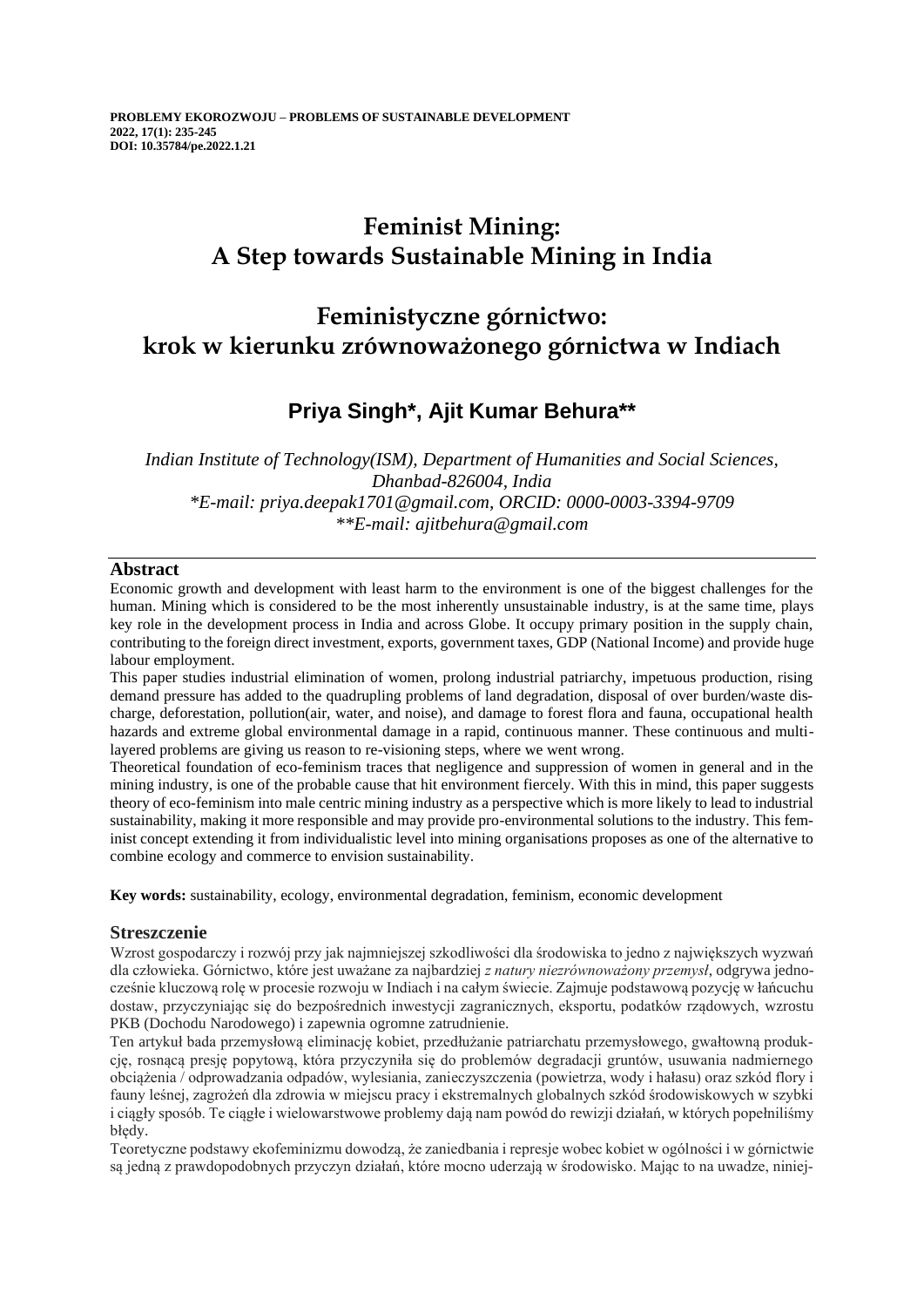szy artykuł przedstawia teorię eko-feminizmu w przemyśle wydobywczym zorientowanym na mężczyzn jako perspektywę, która z większym prawdopodobieństwem doprowadzi do zrównoważonego rozwoju przemysłu, czyniąc go bardziej odpowiedzialnym i może zapewnić prośrodowiskowe rozwiązania. Ta feministyczna koncepcja, rozszerzająca ją z poziomu indywidualistycznego na organizacje górnicze, proponuje jako jedną z alternatyw połączenie ekologii i handlu w celu osiągnięcia zrównoważonego rozwoju.

**Słowa kluczowe:** zrównoważoność, ekologia, degradacja środowiska, feminizm, rozwój ekonomiczny

#### **Introduction**

Mining is about all the processes involved in extraction of any kind of minerals from earth (surface or beneath). Mining encompasses exploration of nonrenewable resources from the earth crust including seas in gaseous, solid and liquid forms, subsequent processing, recapturing by-products for their domestic, industrial and commercial purposes playing important role in human development and business over decades (Sigam and Garcia, 2012). The history of Mining or digging and extraction in India dates back to the early Harappa Civilization. The country (India) is endowed with wide variety of the minerals and a major contributor to economic growth and development. Mining sector is one of the key driver's for economic growth, employment generation and synergies other core industries like power, steel, locomotive, fertilizer, cement, etc (Kirsch, 2010).

Mining in India has changed its phase and pace over decades. Histories have shown that, mining was done to sustain livelihoods, very conventional and as forms of artisanal. From private, artisanal and small scale mining to colonisation and organised on nationalisation further diversified across nation on globalisation (Chauhan, 2010; Lahiri-Dutt, 2018)**.** The advent of technology, mechanisation, social perspectives attached with industry such as strength, dark, protectiveness and regulatory framework in the forms of Acts are the major drivers for not only change but also shaping mining industry as *malecentric* industry. Characterised by *masculinity*, power, domination with a motive of profits guided by industrialisation (1970's) and globalisation (1991) promoted aggressive and speedy extraction of minerals in India (Lahiri-Dutt, 2011)**.**

This dominating trends of production, consumption are deeply interlocked with gender inequitable relationships that headed generations towards deeply unsustainable directions (Bradshaw, 2019). Leaving behind traditional economic developmental processes, in the lust and confidence of patriarchy, opportunistic rush or influx towards the mining rich land, ease of extraction, lack of standardised production regimes has become a matter of Indian mining shock in the forms of growing nexus of illegal mining, resource overuse, neither proper mine closure plan nor its implementation, commodity price fluctuations, conflict between industry and society or local communities, unexpected closure of commercial mines; fines; penalties, etc. (Mohanty and Goyal 2012; Syed Maqbool Geelani, Bhat S.J.A., 2013). As

mining activities are increasing in volume and variety, strong and multi-layered negative pressure on environment brings problem of sustainability (Kirsch, 2010).

Sustainability means development and wellbeing of current generation, nature, economy as well as maintaining the same for our future generations (Azapagic, 2004; Abrahamsson et al., 2014; Vintró et al., 2014). Sustainability is the ability to maintain and develop its triple bottom line dimensions altogether that is economic, social and environment. With all three dimensions are having different perspective, Social dimensions speaks about human rights and holistic participation of community including men and women both. Sustainability cannot be achieved without holistic participation of half of the India's population in each and every aspect. Linking gender equality with sustainable development is one of the key agendas of sustainable developmental goals and it is also important as moral and ethical imperative (Bradshaw, 2019). In the mining industry, sustainability aims to minimize the environmental impacts which are inherent to this activity (Gomes et al., 2014; Onn and Woodley, 2014). Therefore, in order to achieve long-term sustainability of one of the most polluting industry i.e. Mining industries, its current functioning, decision making mechanism (which is highly masculine brains) are needs to be reassessed by feminist approaches in order to make them more ethical towards environment and society.

Eco-feminism is about establishing bonds between feminism and environmentalism. Eco-feminism argues that the exploitation and limited participation of women and the degradation of the environment are consequences of patriarchy and capitalism (Shiva, 1988; Waring and Steinem, 1988). Eco-feminism proposes that only by overturning current values(mostly patriarchal), imbibing care, nurture and incorporating cooperation over aggressive and dominating behaviours, can benefit society and environment as well (Buckingham, 2015). The detailed perspectives such as biological, social, ideological are thoroughly explored that establishes closer links between women with nature. The Eco-Feminism principle and there under attributes of care and nurture nature can be used as a remedy towards environmental destruction. Considerable evidences from different sectors from all over the world recognising that women generally expresses different concerns than men with regards to environmental problem's (Ergas and York, 2012) and are more pro-environmental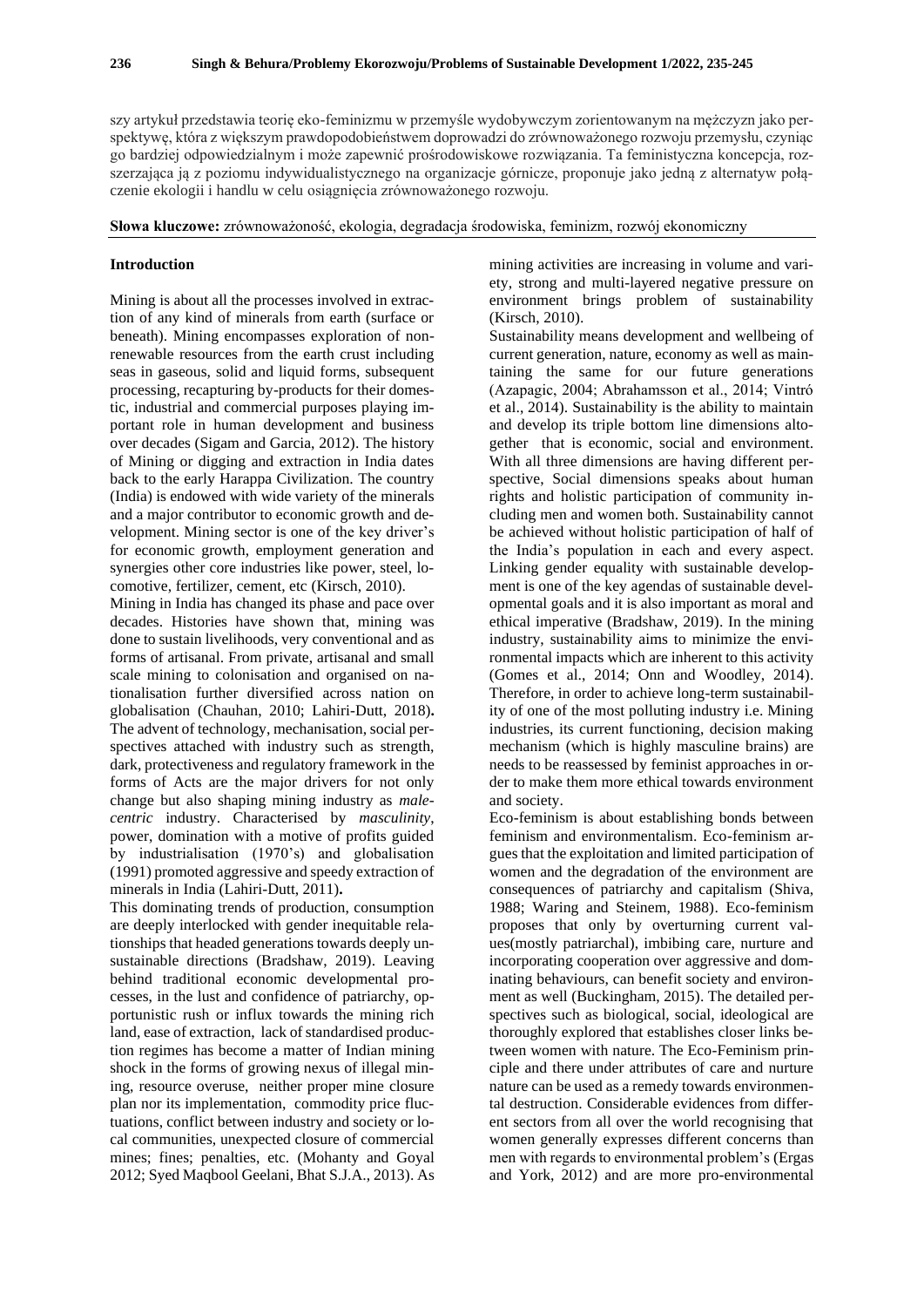and provides better environmental solutions. Evidences from organisations/industries and nations are taken where women proved and gave outstanding performances when provided positions with power and concern for environmental protection (Bradshaw, 2019).

## **Mining Industry, Society and Development: Literature Review**

## *A) Indian Mining Industry*

Over the ages, mining industry has evolved gradually as primary sector after agriculture becoming essential for livelihood and survival of human being. Mining is playing vital role in the process of modern economic development and socio-cultural changes. India has considerable domestic reserves of minerals. India ranks 5th in the top 20 (Non-UN Countries) ranked on production value of metallic mineral and coal and India scores 56th rank (out of 182 non-UN Countries) on its mineral resources (Index, 2018). Particularly, in India, the mining and quarrying sector's contribution (at current price) to GVA (Gross Value Addition) accounted for about 2.38% for the year 2018-19.The estimated average daily employment of labour engaged in mining sector (excluding atomic and minor minerals) was 4,77,399 in 2017- 18. India produces almost 95 types of minerals and ranks leading mineral producing country for the valuable minerals such as Chromite, Barytes, Coal and Lignite, Bauxite, Iron-Ore, Steel, Zinc, Copper, Manganese, etc (Mines, 2019). Government of India through its various ministries like Ministry of Mines, Ministry of Coal, and Ministry of petroleum and Natural Gas is responsible for directing the entire minerals and mining sector in the country that includes legislation, administration, policy formulation etc. Legislation governing and controlling the mining sector through various regulatory frameworks such as The Mines Act 1952, Mines and Mineral (Development and Regulation) Act 1957, The Minerals Concession Rules, 1960, The Mineral Conservation and Development Rules 2017, Etc.

#### *B) Society and Industrial Development*

The very first mining was evolved out of the efforts in search of stone for making weapons for hunting and tools. Primary stone tools are approximately 2.6 million years old, predating even Homo Sapiens around 1.9 million years ago. Mining and usage of metals majorly gold, silver, copper and gemstones have been done extensively during the Pre-Vedic period i.e. (circa 400-1600 B.C.). The artisans of pre-Harappa (Circa 4000-2000 B.C.) and Harappa-Mohenjo-Daro-Indus valley (Circa 3000-1500 B.C.) civilizations used stones, chemicals like soda, lime and gypsum and alloys of copper, bronze for building and other developmental purposes. Yet, mining and usage of coal and steel was unknown prior to 1777. However, the word *Angara* (derived from

*Agni*) is used as a meaning fuel, occurs in several places. The Yajurveda (1100-1000 B.C.) mentions copper, gold, silver, lead, tin and iron specially, but it is also significant to note that the Vedic Sage'susedto dig the earth in search of Agni. *Arthashastra* (400 B.C.), written by Chanakya (Kautilya), give most primitive and authentic records of minerals (Khanija) and the industrial mining (Scholz, 2017). Similar descriptions of metals and metallurgy in medicine have been described in Charka and Susruta Samhitas (1200-400 BC) (Mahesha, 2011). During Ashoka's empire stone inscriptions depicts usage of steel and its various forms during 4th century BC. From the records of great historians and global travellers like Megasthenes (c.300 B.C.) Pliny (AD77), Fa Hien (5th Century), Huen Tsang (7th Century), Al Beruni (11th Century), Travernier (1665-69) several information on mining, usage and trade of steel, its alloys and gemstones over ages were found in India (Vajda, 1976).The evolution of mining parallels to the history of civilization and so many important cultural eras have been named and associated after various minerals or their By-products: the Stone Age (prior to 4000 B.C.E),the Bronze Age (4000 to 5000 B.C.E),the Iron Age (1500 B.C.E to 1780 C.E.) the Steel Age (1780 to 1945), and the Nuclear Age (1945 to the present)(Lahiri-Dutt, 2011). However, in India, first aluminium industry was set-up in 1808, it was in the year 1774 for coal mines and 1777 for iron ore, when first time permission was accorded by Warren Hastings for actual mining of coal and iron ores. Although, not much attention was given at that time due to coal's poor quality, higher cost involved in its extraction and other political reasons, which laid so much delay to the process of industrialisation, but the very start-ups may be seen as the fuel for industrial revolution in India.

#### **Environmental Degradation**

Mining in India plagued with several environmental socio economic problems. There are multi-level, direct and indirect, short-term and long term negative impacts associated with mining. It is like we are moving forward, outperforming economically but we are getting closer towards our own extinction. The ecological, social sufferings in terms of diseases, pollution, and unequal distribution of wealth will be too high that our future generations would not enjoy the very fruits of development. Every steps involved in proposed mining plan is adding multi-level degradation to the environment and society at large (Ritsema, 2002; Kirsch, 2010; Worldwide, 2010; Pimentel et al., 2016). This phase of proposed mining plan is applicable mainly to the extraction of ore deposits such as iron, zinc, coal etc.

*Exploration & Prospecting:* This stage deals with geophysical identification of mineral from earth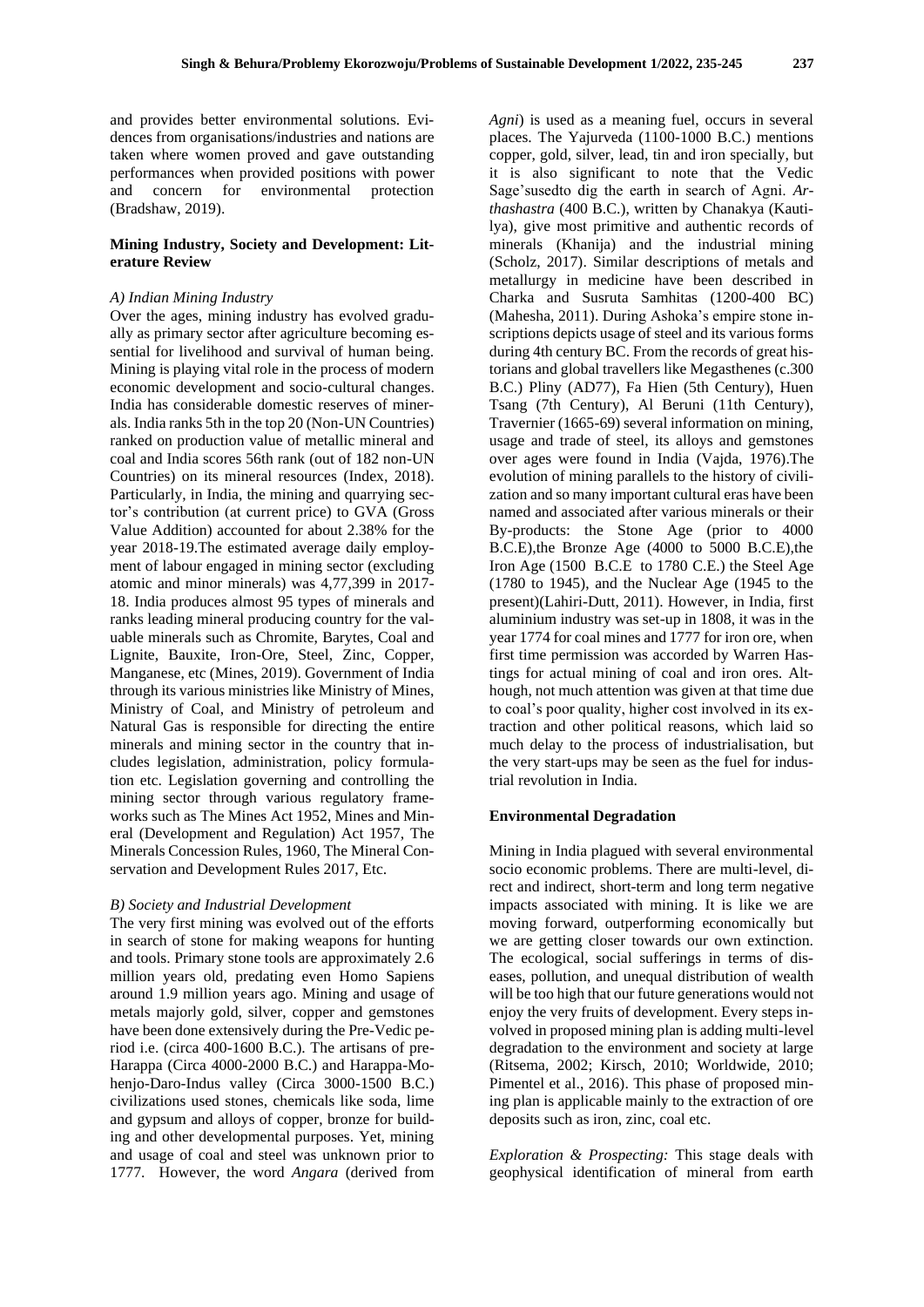crust, followed by drilling to evaluate minerals according to purpose. This phase includes field surveys, studies, drilling, boreholes and other exploratory excavations. This exploratory phase involve huge clearing of area's vegetation, disturbing faunas, use of heavy machineries, drilling rigs, creates noise and air pollution in addition. This exploration is done in core ecological balanced areas thus sensitizing flora, fauna and surrounding population.

*Development & Design:* A model design for the ore body is developed which includes methods and technology requirements to assess the commercial feasibility of the mine. Construction of approach roads, clearance of vegetation, and removal of overburden. This also involves key observation, technological, chemical exploration of underdeveloped area having reserves.

*Mine Construction:* This phase deals with reaching to the ore or mineral by the use of technology i.e. either open caste or underground mine. This is done by exploitation, land clearances, geographical modification of land, rehabilitation and resettlement. This also impact land, water, noise, air pollution and ecological imbalance.

*Production:* This phase is the longest in the overall life of mine which ends for more than 10 to 40 years or even more. This phase involves actual mining and extraction of minerals or ores. This is the phase which adds to highest negative impact not only to nearby area but globally. This has multiplying environmental impact.

*Closure:* This phase represents end of the life of a mine and end of mining processes. This stage is as critical as it involves long term degradation impacts. The left-out or completed mines have higher chances of collapse, water flooding, overall geographical change of the land forms, chemical leaks and changing form that pollute ground water quality and air pollution, abandoned mines are un-rehabilitated.

*Post-closure:* After closing its reclamation, restoration and rehabilitation stage, in which efforts are made to reduce the negative footprints by ecological restoration, which is very nascent concept in India. It is generally ignored which lead to overall environmental degradation, pollution, etc.

In totality, Mining activities causes physical, chemical, biological and socio-economic changes in the area such as soil pollution and change in the landscape of the area, drainage of acid waste in water, mercury and lead contamination in water, loss of flora-fauna and other biotic life forms, rehabilitation, resettlement of population are the first hand problems (Chauhan, 2010; Mohanty and Goyal, 2012; Syed Maqbool Geelani).

The level of degradation by its inherent nature, whose negative impact can be mitigated by following traditional/subsistence/need based method of mining by human. Yet, Men as breadwinners, considered dominant breeds and are major drivers of change (mechanisation, scientific revolution, industrialisation, etc.) focuses on major transformation of society and economy contributing to the most pressing ecological and social problems of our day much earlier causing natural death of ecology (Merchant, 2006). For example, Rapid and Populous rehabilitation and relocation of natives arises as direct outcome of mining, who are close to nature not only causes social change but also poses to the challenges of loss of livelihood, loss of their subsistence thus food insecurity, mental and physical health problems(Ahmad and Lahiri-Dutt, 2006). It has become a prolonged arena which has been dominated by men and one where masculine practices and discourses were common from the boards (policy formulation) or in exploration or in extraction processes of nature as wild and in need of discipline and control. These irresponsible mining practices with priority on production and safety rather than environmental concerns impact and compromise our communities, our health and environment and affect deeply and specifically women in multiple ways.

## **Journey from Mining to Prejudice Mining: Complete Patriarchy**

Women labour and utilization of services of women is as old as our Indus civilization about 3000 B.C. Histories also agrees that women were found shouldering men in almost all the occupations of life (Kaur, 1987).Yet, Labour history is mainly about men, and gender history is usually about Women (Van Goethem, 2006). Studies in general shows that our labour history was gendered; the positions held by her, the inter and intra sector environment, culture and treatments received from their counterparts were almost gendered as *systems of domination or systems of inequality* that both diverged and converged (Boris et al., 1999). Industrial societies are organised on the basis of gender i.e. Men are workers, women are mothers' (Brush, 1999). Although much about participation of women in the labour market could not be found out in recorded form, but women have played a critical role in mining industry. Records, mostly oral histories, have revealed that in early mines, men and women laboured together (Gier and Mercier, 2006). Typically, they were labourers (e.g. shale pickers, manual coal loaders, paners, ore carriers), goods and services provider (e.g. cooks, shopkeepers) and often solely responsible for their domestic duties. In extractive industries, women were mainly involved in the supporting mining activities ranging from crushing, grinding, churning, collecting ores, washing and panning, to amalgamation in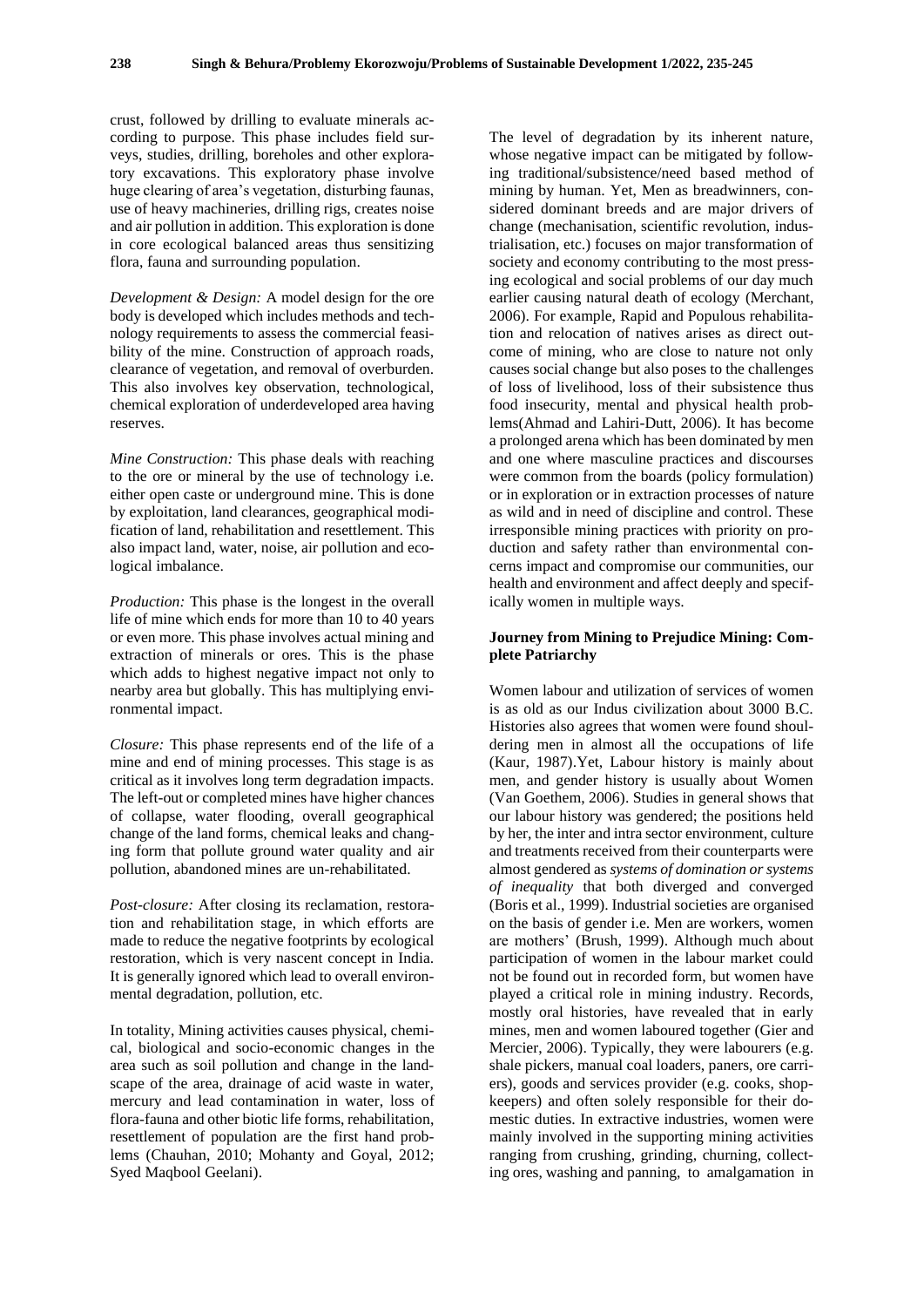

Figure 1. Average Number of female deployed daily in the mines majorly coal, mica, manganese, salt, slate, during 1907, source:(Wilson, 1907)

the specific gold mines (Hinton et al., 2003). The period and aftermath of World War I provide glimpses of women active participation of women in the labour market. One of the major reason could be the war that lead to massive death of soldiers(male) and scarcity in manpower in the labour market. The same brought women into active employment in metal industry, particularly, arms industry during the war, that broke the hegemony of men in industrial labour. As post-war period was a crucial period towards identifying and securing rights of labourers in general, this period was very much important for emergence of women workers representations in the form of initiatives to stand, argue and defend for their rights, equality, took initiatives to participate in policy formulation, etc on various platforms, globally. They actively participated in first International Labour Conference to represent their rights equally from almost 83 countries, show their energy and will to work in mining industry (Zieger, 2010).Thus, it may be inferred that, Mining sector as primary sector after agriculture has given equal opportunity to both male and female to participate actively for their survival and livelihood. The essence of industry in shaping our everyday life and economy is well recognised by literature. While talking about organised/structured mining labour force in Indian Mining industry, during the year 1907 the average number of persons working in and about mines regulated by the Indian Mines Act, was 151,983, of whom 98,824 worked underground and 53,159 on the surface; 96,769 were males, 49,116 were females and 6,098 children under 12 years of age.

The numbers shows women were deployed sufficiently in different mines in India. Another researcher conducted investigation in three principal coal fields in India are in Jharia, Raniganj and the Central Provinces having altogether 885 mines, in which over 263000 persons were employed out of the total labour force in 1944, roughly a quarter were women (Deshpande, 1946). Some studies also found that women played major role in Indian artisanal mining (Hilson, 2002; Lahiri-Dutt, 2006). It

can be seen from records that unorganised Mines pre-post nationalisation involves 70% of female workforce. Africa deploys highest number of female artisanal miners ranging to 40-50% while in some other regions the percentage raised even to 60 to 100% women (Amutabi and Lutta-Mukhebi, 2001; Onuh, 2002). In west African countries and villages of Nigeria, Kenya women were dominant and exclusively employed in salt mining (Onuh, 2002). Later on with rise in labour laws, protection of human rights specifically women and children, safety, increasing cases of harassment/exploitation of women, distinguish on the basis of physical ability lead to deteriorating female numbers. Differences in wage payment on the basis of gender, disparity in access of getting education and employment, mechanisation, transformation from subsistence economy to commercialisation added to this (Lahiri-Dutt, 2007). Several studies says that mining is having traits of masculinity and extractive industries ended up with only deployment of male (Mercier, 2011). Post-colonization, as the processes of globalisation expanded, mining has grown as more masculine (Mayes and Pini, 2010). Transition from 18<sup>th</sup> to 19<sup>th</sup> century was a historic turmoil for all people and industries across world. The great depression, decolonization, end of World War-I were the prominent junctures for all nation. During that phase, the conditions and sentiments of labour, social justice and humanity were recognised as prominent factors for establishing universal peace (Zieger, 2010). Thus, in 1919, International Labour Organisation (ILO) was constituted, as a specialised agency for providing recommendations, developing conventions protecting rights of labours and developing labour standards in the matters such as: Hours of working of a labour*,*  Prohibition of women and child during night time*,*  Minimum age for entering into mines*,* Welfare facilities, etc.

Accordingly, India while coming out of colonisation, inspired by the conventions of ILO and Mining regulations existing for British India mines by lord Cross, 1890, shaped their first Mines Act 1952 which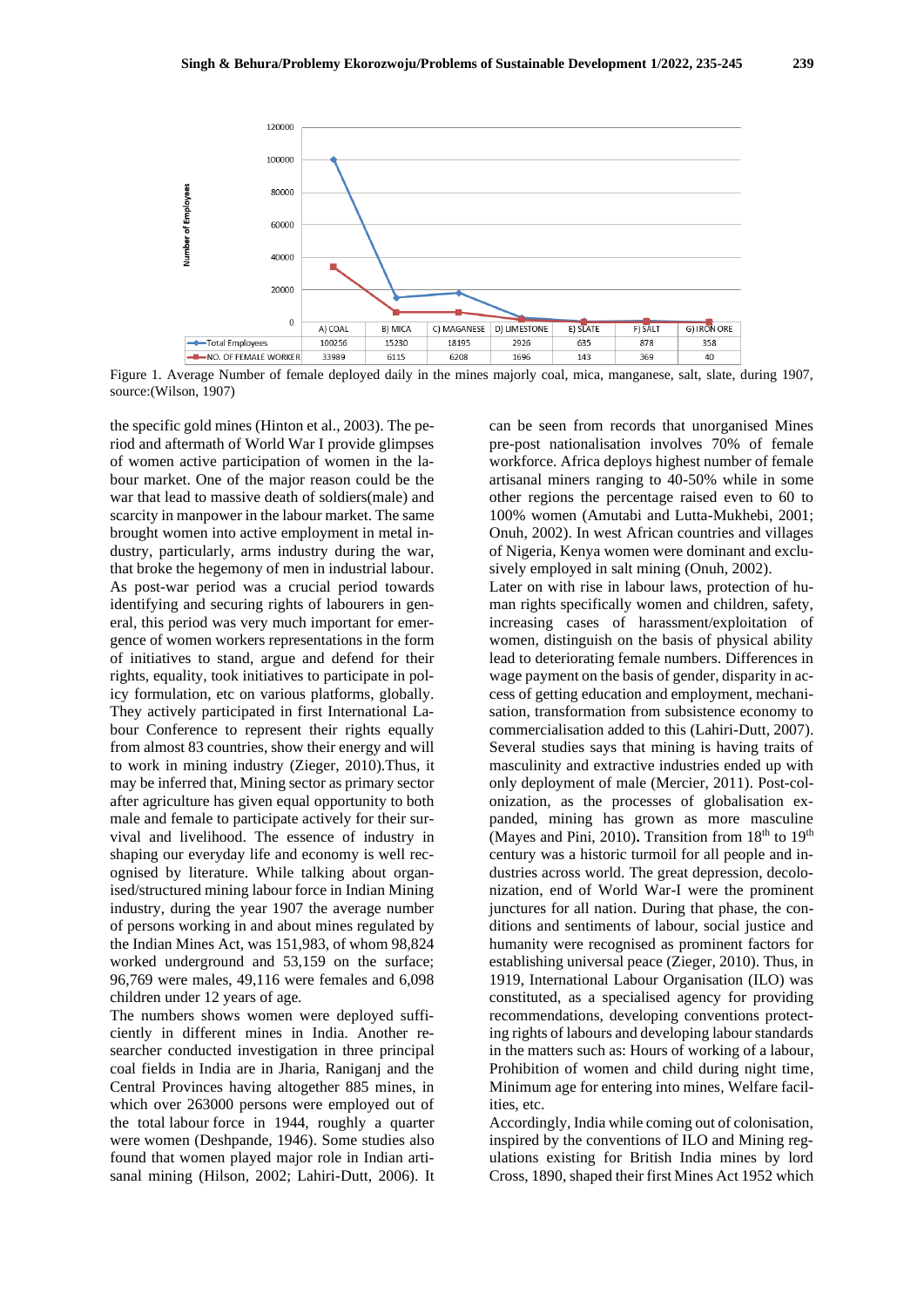

Figure 2. Average number of Female employee by big Mining Giants in the Year 2019, **s**ource (CIL; IOCL, 2019; MOIL, 2019; NLC, 2019; NMDC, 2019; ONGC, 2019; SAIL, 2019).

came into force from 01.07.1952 (Udayakumara, 2008; Lahiri-Dutt, 2012, 2019; DGMS, 2020).

Rule 46 of Mines Act, 1952 prohibits employment of women in the terms that no women shall be employed below ground in any part of mine and above ground only limiting hours i.e. between 6 a.m. to 7 p.m. (Lahiri-Dutt, 2012; Sudhamani, 2017). Limiting the hours of women work deprives women from the opportunity to work in shifts, which are strictly applicable in large organised mines with better wages. It is found that gender exclusions emerged at uniform particular historical moments across the world (Gier and Mercier 2006).This perception was even enforced by series of mining countries such as British Mines act of 1842, Germans in 1878, North America in 1890 Sweden in 1900, Russia in 1917, Japan in 1933 (Sudhamani, 2017; Lahiri-Dutt, 2019). It is found that workplaces, especially mines, were not and still are not gender-neutral locations (Schilt and Connell, 2007).The impact of such changes were so deep and strong that even in 2019, the average number of female deployment in mining industry has deteriorated to meagre 6-7% by big business giant.

## **Struggle for Sustainability Mining: An Indian Scenario**

As India is among one of top ten countries in minerals reserves, there is no other choice in resources than mining, that contribute to nation's development. Thus the controversies of 20th century have been shifted towards reducing detrimental imprints through sustainable mining. Sustainable development have become a bustle word in natural resources especially non-renewable resources as their stock is limited and their attached environmental problems*.* India has formulated number of policies, laws, rules and regulations over years for mining industries striving towards sustainability. Looking the mining scenario, conflicts around and loopholes attached lead to time to time amendments, modification, addons in the several acts such as Environment Protection (Amendment) Act (EPA, 2006), New Mineral Policy (2008), etc. provisions under regulatory-legislative mining framework for environmental protection. India is known to be among one of the country that flooded with acts and its rulings. Yet, the industry is facing challenges of sustainability due to long and bureaucratic system of getting approvals, sometimes duality in control between state and central and most common is the governance failure in administration of minerals (Mohanty and Goyal, 2012). Deployment of advanced technological solutions(such as hydraulic mining by replacing hand held drills with hydraulic and jumbo drills), Public disclosure on sensitive issues like sustainability, transparency, community participation, internal audits by the individual big companies, ISO (International Organizations for Standardization) certifications such as 14001 – for managing, assessing environment , audit reports by the Comptroller and Auditor General (CAG), EIA (Environmental Impact Assessment) have lead path towards sustainable mining. There is still lots of challenges, like the existing and rising social dissatisfaction, local conflicts and unrest, gherao by locals, non-conformities and ignorance, long pending and pertinacious resettlement issues, limited community development as a mere compliances require a more closer view, proenvironmental, long term feasible deliberation and introspection by changing perspective of the industry (Pressend et al., 1995).

#### **Prospect of Sustainable Mining**

A Theoretical Analysis through Ecofeminism: establishment of deep connection between nature and women.

Women images and roles are keep changing over era's; since mythology to contemporary, depending on the male dominance, circumstances, social needs and others. One of the concepts aroused out of environmental problems such as rising level of pollution, climate change during 1980, at the end of World War-II, when the participation of women towards protecting environment and their ecological restoration concerns were recognised across globe and termed as eco-feminism. Some highly recognised women laid movements in India are like Chipko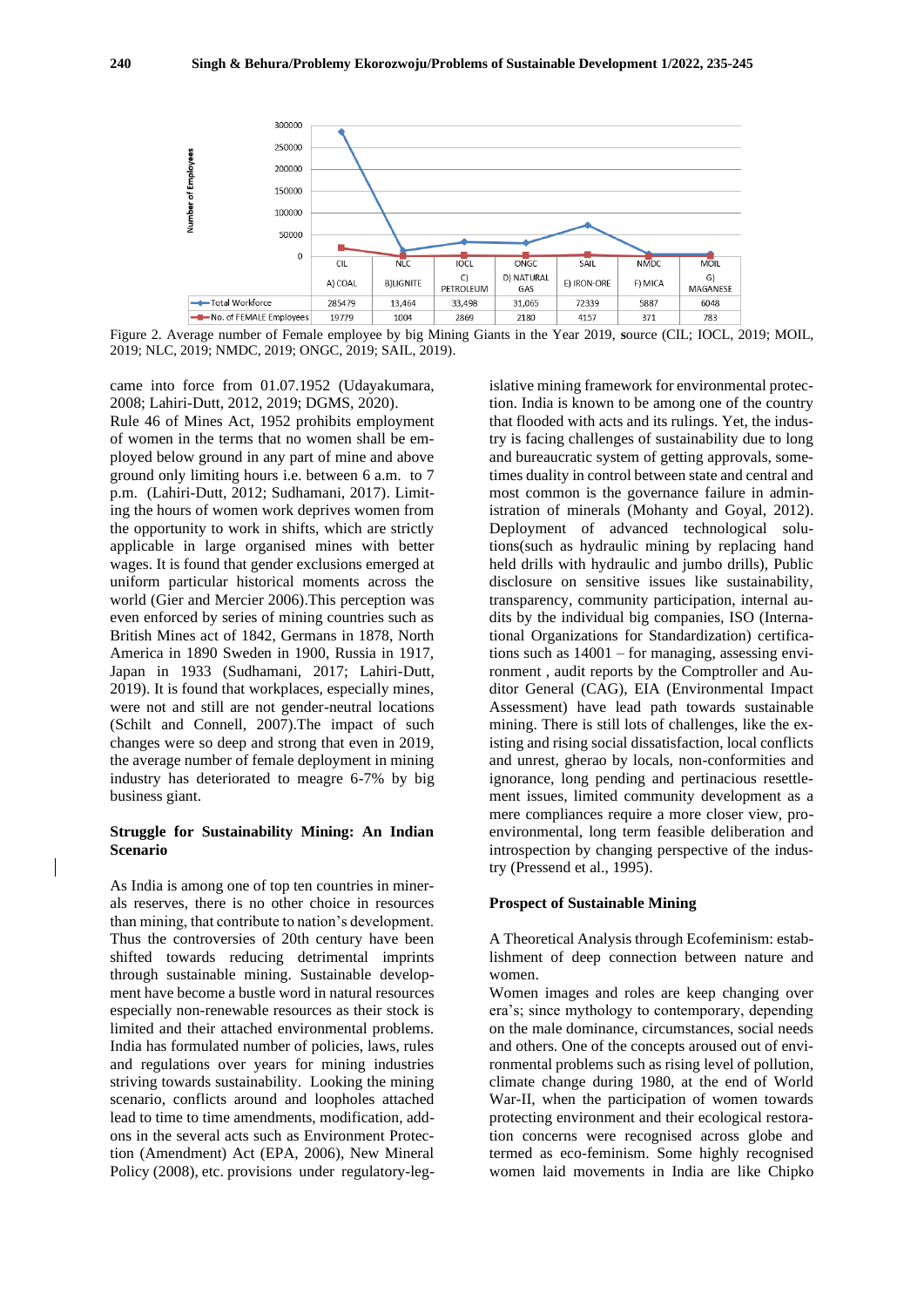Movement during 1970, Ecological movement by the Bishnois, anti-arrack movement in Andhra Pradesh are the major drivers for conceptualising ecofeminism.

The term *ecofeminism* was first reckoned by Francoise D'Eaubonne (A French feminist) with a concept that women's oppression and the destruction of nature have the same origin: the patriarchal perspective, which exerts control and power over both and reason for their subjugation. She tries to establish deep connections between women and environment and patriarchy as the reason for all global environmental problems. The new perspective of ecofeminism was much talked, recognised that women's rights and environmental rights cannot be left altogether and its practical impact towards survival and recreation of mother earth was felt during end of  $90's$ .

#### **Biological roots**

This perspective conceptualises as Nature creates lifeforms and made efforts for possible survivals. Likewise women also give birth to new lives on earth and make all possible efforts towards caring, nurturing, development of lives. These *motherhood traits* of care, nurture, softness towards nurturing is a common base for establishing deep connection between women and nature. *Motherhood Effect* increases environmental concern for women (Blocker and Eckberg, 1989; Greenbaum, 1995; Davidson and Freudenburg, 1996). Mother's moral responsibility of care and concern for their child and family initiated their active participation in movements that they perceive as an environmental threats (Nelkin, 1981; Levine, 1982; Hamilton, 1985)**.** Organismic theory viewed earth as a nurturing female, lay at the centre of a cosmology in which nature and society were dynamically interconnected (Leach 2007).

### **Social roots**

Beyond reproductive roles, histories have shown that how men went outside in order search for food, haunting, involved in rapid war whereas women restricted themselves with collecting dry leaves, fallen woods, collecting water and managing with nearby resources for fulfilling needs of their family (Hoskins, 1982; Rocheleau, 1991; Agarwal, 1992). It was found that difference in the intensions of men and women towards same environment (Leach, 2007). Moreover likewise earth which makes our survival on earth possible, women are creators of live forms. So virtues of care, nurture, balance, management, social adjustments and finding substitute in scarcity are imbibed by their mere acts performed, in day today affairs. Such practices based on requirements of life also gave them deep and extensive knowledge and experiential expertise, more than men (Dankelman, 1989). Moreover, women are con-

sidered towards rebuilding ecological cycles and ones that will ensure and nurture planet health (Köhler-Rollefson, 2018). The suggestion that *women are involved in community managing work undertaken anywhere to everywhere from urban and rural contexts as well* (Moser, 1989).

### **Ideological roots: psychic structure**

Ecofeminism is a concept that maintains connectivity and togetherness between human and non-humans without dissolving individual's subsistence in conceptual terms also. It establishes integral relationships between self and other directly to the nature, thus maintains interdependence and autonomy (Mathews, 1994). It is all about equality not domination, it may be towards women, men or nature(Gaard and Gruen, 1993). It was well established that women and nature are used as a means to satisfy goals of patriarchy. Ecofeminists believe that human beings are not separate from nature but they are a part of the natural world (Jackson, 1993). Thus, the concept of Eco-feminists considers that all life on earth is intertwined with each other. Ecosystems are likely to benefit different domains of men's and women's wellbeing differently, some researcher says that women emphasised relational aspects of wellbeing(Abunge et al., 2013). It is perceived by some authors that biological, physiological and neurological differences between male and female results their significant thinking differences, their emotional quotients, behaviour pattern and thought process. Women in general are attributed towards higher into wellbeing domains, emphasising on household consumption over commercial/sales, plant use and gatherers, custodian of seeds, etc. (Reyes-García et al., 2010; Yang et al., 2018).

## **Reinvestigating role of women in Mining and Feminist Mining**

Indian history of minerals is very old and rhetoric towards building and shaping strong nation's. However, mining industry development is very nascent in terms of inculcating better ethical practices, gender parity in specific. After various exploitation under colonialism and turmoil like world war, Indian mineral industries brought the concept of CPSE's (Central Public Sector Enterprises) and PSU's (Public Sector Enterprises), wherein control of exploration and exploitation of majority of minerals rests with the central and state government with a view of *welfare balance* of society over profitability. The very purpose and spirit of these enterprises(good practices defined by the equality of opportunities) dissolved then and there as the industry prohibited and restricted employment of women.

Despite females played major role in building civilizations, studies have shown the same vulnerable stature of women in mines in India and around the globe.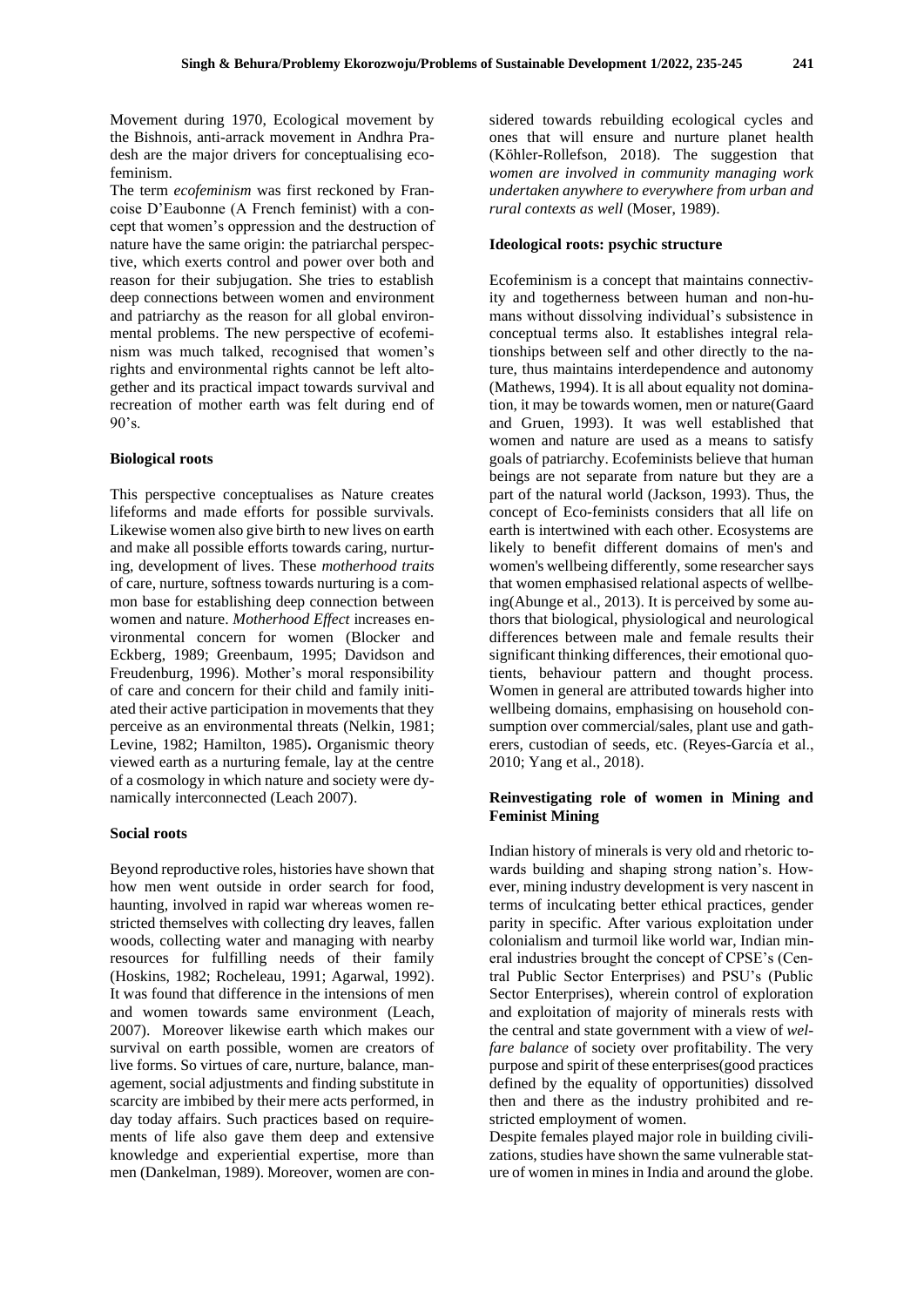This Women's status plight is not *natural* and is not due to biological differences rather it is created by social, cultural, historical and economic factors. Previous research have explored few majorly identified factors like sexual exploitation and harassment, gender-power relations, difficulties balancing family and work responsibilities, responsibility towards reproductive roles, social norms surrounding female workers, education, traditionally *male/hard/masculine* associations to mining, etc. (Yount, 1991; Pattenden, 1998; Gibson and Scoble, 2004). In extractive industries, women role is largely under-recognised, under-theorised and under-investigated (Jenkins, 2014). It is found that, there are no physiological reasons as to why women cannot perform the same tasks as men, only if they wish to do it. In Sierra Leone, many interviewees noted that mining is wrongly considered as physical/masculine activity assigned solely for men (Rickard et al., 2017). Early histories of organised mining and artisanal mining in India also depicts that women have worked alongside men equally sharing loads for livelihood even in mining industry (Hove and Hlongwana, 2015).

For India, it took long way almost 70 years to understand the gendered division of mining industry. As per Gazette Notification No. 393 ( S.O. 506(E)) dated 29 January 2019, the Central Government exempted the deployment of women above or below ground (any mine)from the provisions of Section 46 of the Mines Act, 1952, subject to certain conditions, namely:-

(a) For employing women in any open cast mines, i.e. above ground:

The restrictions on engaging women between 7pm to 6 am in any mines on surface(open-cast) is waivedoff seeking written consent from the concerned female employee with not less 3 women in a single shift. While on duty, every female should be provided sufficient facilities and safety, security at workplace. The Standard Operating Procedure (SOP) shall be framed and implemented on the basis of guidelines of Chief Inspector of Mines, beforehand for engaging women.

(b) The restrictions on employing women in any underground mines is waived-off by allowing women employment underground with limiting hours i.e. between 6 am and 7 pm in any type of technical, supervisory and managerial work where continuous presence may not be required, keeping other clauses same as detailed for open cast female engagements. This amendment in the Mines Act, 1952 is not just a mere change in Act but can be recognised as breakthrough in *stereotyped mining* by providing opportunity, acting ethically towards sustainable development, taking into rights, dignity and capabilities of other half of the world's population (Ministry of labor and employment, 2019).

Today's scenario, Mining as a discipline is not only concerned with *Mining/ Extraction* rather to holistic mines plan which require visionary thought process,

permits, clearances, persuasion, empathetic view towards community. Women with more emotional outlook towards their environment, community, family, friends will always take decisions prioritising such considerations and are more prosperous in long term (Ward, 2010; Bauhardt, 2014; Spectrum, 2018). Thus this is a new thought process with *shiftin-masculinity*, which means changing old, partial, masculine mind-set and new consensus to the mining industry. For example: Some researcher establishes that integrating women will develop better community relations and will drive production with innovation and redefine development through empowering women (Ahmad and Lahiri-Dutt, 2006; Rickard et al., 2017). Another example is the group of women in Ayacucho refused to sign an agreement with a company for Tambogrande would not be developed as a mine because they said that they could see no overall benefit for their community in doing so (Ward, 2010).

The preponderance of women in mining will enable the primary caregivers to bring their individual feminist traits like care, nurturing, balance, multi-tasking, etc to organisational level that will be a remodelling of mining practices facilitating holistic change into the overall culture and functioning of an organisation including financial performances, productivity, profitability, improve corporate governance, lower cost of finance, reduce corporate fraud, etc (Yang et al., 2018).

Although, women are employed in mining sector but their number is very less that to limited to peripherical jobs. However, by increasing their participation in core Mining and Administrative roles as well, will provide a double check system in itself. In one way, at administrative and decision making policy-front, they check policy formulation and if there is any ignorance or unforeseen harm, female at technical front while performing actual mining work will check in ecological prospects at the time of actual mining.

This concept does not view gender equity as essential to economic change but infusing feminist traits into every aspect of mining industry through increasing participation of women. Women-men smart partnerships in mining produce more gains than when the two sexes operate in homogeneous syndicates (Hove and Hlongwana, 2015) infuses new and different perspectives to patriarchy mining.

Globally, women are recognised as relatively untapped sources of skill, energy and on the job talents (Mihail, 2006). Realising the same globally other countries pro-actively changed their workforce pattern, emphasised on gender equality. It has been argued at large by researchers that women are pre-occupied by their home responsibility, care of family and children, gender- defined responsibilities (Salinas and Romaní, 2014)*.* However, it can be seen as an opportunity that it takes at least half of work life to get board level positions that makes around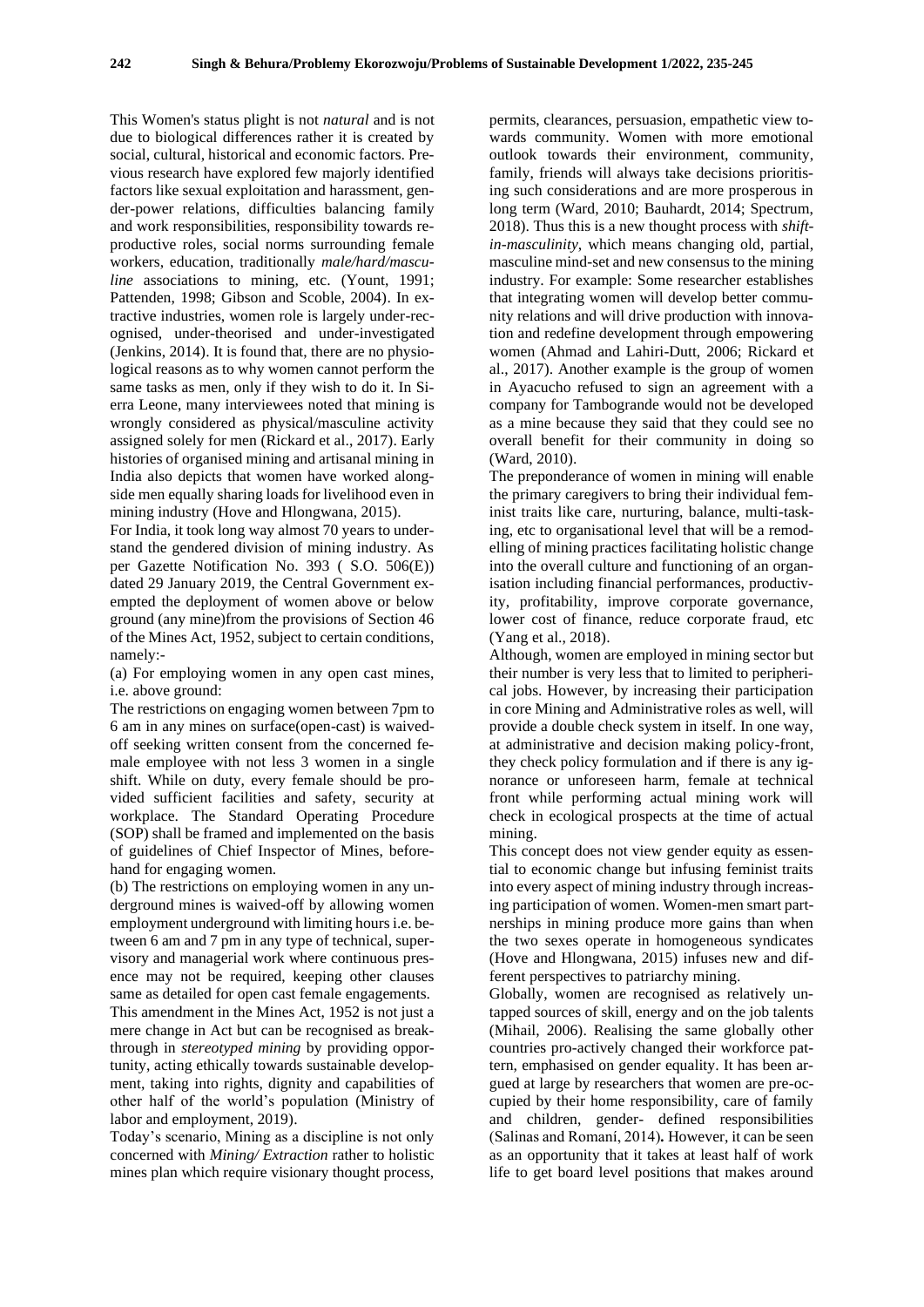age group of 45 and above. At this age of life, where women are more or less free with their basic family responsibility, at this juncture, women can take leap of faith to proof their worth in such a critical industry. Years of experience will give advantage in shaping their pro-environmental vision. It is only their early carriers that need to be taken care of by facilitating them by providing crèches at workplace, firstaid, rest rooms, health and hygiene, toiletries, etc.

Women will not just understand mining but they will apply their virtuous soft skills into mining, empathise with environment, people in order to make it economically viable. It is said that 4Ms of production: Man, Machine, Material and Money, Human is the most challenging factors to handle. Women reports to experiencing higher emotions than men across the life span. Women reports greater overall warmth, emotional expressiveness and concern for other than do men (Grossman and Wood, 1993). Several studies have shown that female participation, saves cost of corporate by taking better care of equipment in a responsible way, follow safety protocols, work more safely (IFC, 2013). For example: In Mexican Mining Industry, women participation is accessed highly beneficial in terms of their loyalty, responsibility, careful and protective attitudes towards self and machinery, less oblivious.

Thus, increasing presence of women will be helpful towards changing practices and attitude that will lead the *inherently unsustainable mining* towards sustainable mining in a better way. It is imperative from histories that women do things different than men and are better planners because they do not only think of present given situation but also plan for next and work accordingly. Be it planning at work or household works, Studies have also shown women can perform multiple task at a time in a better way, however men can only focus on limited things at a time, difficulty in switching jobs frequently and reaction time is also fast in men (Sayer, 2007; Mayes and Pini, 2010; Offer and Schneider, 2011; Stoet et al., 2013).

#### **Conclusion**

The study assessed the extent of participation of women and gendered nature of Indian mines. Available evidence indicates that neither industry nor biologically women were discriminated rather it is society and their different protective, male centric and dominant arguments that shaped mining as *only male industry*. This paper has established that industrial patriarchy brought masculine characteristics into industry in the form of aggressive mining, harsh expansion decision, pursuit of progress and profit figures with least environmental concern brought environmental degradation beyond its threshold limit. The mining by its inherently polluting nature and adding to this patriarchy industrial enterprises supported by Government regulatory framework took

least concern, careless attitudes towards environment and nature brought us much earlier at an alarming stage to the multiple environmental, social, individual problems. The oppression of women within the socio-cultural context and flagrant environmental changes are further theorised in this paper as ecofeminism may be used to restore and nurture nature. We have reinvestigated how participation of women into core mining beyond peripherical works and accepting, bringing feministic traits in every aspect of mining will be a sustainable move to the male tradition and prolonged old age practices of mining. In light of these findings the paper recommends that the formation of gender inclusive cooperatives as one of the priority in mining industry, raising the participation of more women at all the level will go beyond the empowerment of women, bringing social parity and most likely to step-up sustainability in the sector considering ecology and mining trade management together.

#### **References**

- 1. ABRAHAMSSON L., SEGERSTEDT E., NYGREN M., ET AL., 2014, Mining and Sustainable Development: Gender, Diversity and Work Conditions in Mining, Luleå tekniska universitet.
- 2. ABUNGE C., COULTHARD S., DAW TM., 2013, Connecting marine ecosystem services to human well-being: insights from participatory well-being assessment in Kenya, *Ambio,* 42: 1010-1021.
- 3. AGARWAL B., 1992, The gender and environment debate: Lessons from India, *Fem Stud*, 18:119-158.
- 4. AHMAD N., LAHIRI-DUTT K., 2006, Engendering mining communities: examining the missing gender concerns in coal mining displacement and rehabilitation in India, *Gend Technol Dev* 10: 313- 339.
- 5. AMUTABI M., LUTTA-MUKHEBI M., 2001, Gender and mining in Kenya: The case of Mukibira mines in Vihiga District, *Jenda a J Cult African women Stud*, 1.
- 6. AZAPAGIC A., 2004, Developing a framework for sustainable development indicators for the mining and minerals industry, *J Clean Prod,* 12: 639-662.
- 7. BAUHARDT C., 2014, Solutions to the crisis? The Green New Deal, Degrowth, and the Solidarity Economy: Alternatives to the capitalist growth economy from an ecofeminist economics perspective, *Ecol Econ,* 102: 60-68.
- 8. BLOCKER T., ECKBERG D., 1989, Environmental issues as women's issues: General concerns and local hazards, *Soc Sci Q*, 70: 586.
- 9. BORIS E., JANSSENS A., JANSSENS A., 1999, *Complicating categories: gender, class, race and ethnicity*, Cambridge University Press.
- 10. BRADSHAW S., 2019, *Sustainability and Gender Equality: Exploring the 2030 Agenda for Sustainable Development. In: Environment and Sustainability in a Globalizing World*, Routledge: 232-245.
- 11. BRUSH L., 1999, Gender, work, who cares?! Production, reproduction, deindustrialization, and business as usual, *Revis Gend*, 161-189.
- 12. BUCKINGHAM S., 2015, *Ecofeminism*.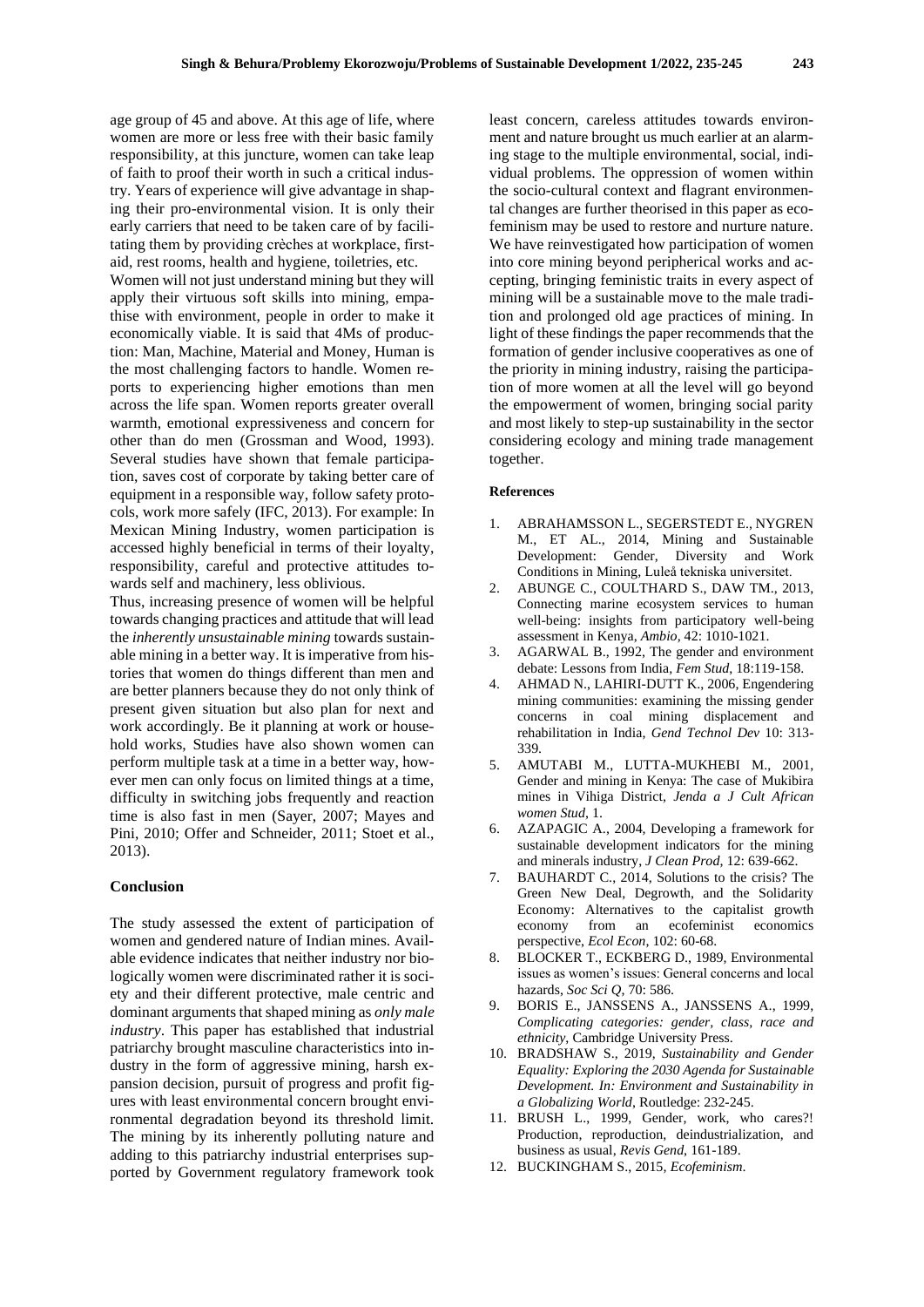- 13. CHAUHAN S.S., 2010, Mining, development and environment: a case study of Bijolia mining area in Rajasthan, India, *J Hum Ecol*, 31: 65-72.
- 14. *CIL Annual Reports and Accounts,* 2018-19, Kolkata.
- 15. DANKELMAN J., 1989, *Women and the Environment in the Third World,* Routledge, London, U.K.
- 16. DAVIDSON D.J., FREUDENBURG W.R., 1996, Gender and environmental risk concerns: A review and analysis of available research, *Environ Behav,* 28: 302-339.
- 17. DESHPANDE S.R.,1946, Report on an Enquiry into Conditions of Labour in the Coal Mining Industry in India.
- 18. DGMS, 2020, *The History,* http://dgms.gov.in/User View/index?mid=1396 (14.05.2020).
- 19. ERGAS C., YORK R., 2012, Women's status and carbon dioxide emissions: A quantitative crossnational analysis, *Soc Sci Res*, 41: 965-976.
- 20. GAARD G., GRUEN L., 1993, Ecofeminism: Toward global justice and planetary health, *Soc Nat*, 2: 1-35.
- 21. GIBSON G., SCOBLE M., 2004, 'Regendernering' the mining industry A survey of women's career experiences in mining, CIM Bull, 54-59.
- 22. GIER J., MERCIER L., 2006, *Mining women: Gender in the development of a global industry, 1670 to 2005,* Springer.
- 23. GOMES C., KNEIPP J., KRUGLIANSKAS I., et al., 2014, Management for sustainability in companies of the mining sector: an analysis of the main factors related with the business performance, *J Clean Prod,* 84: 84-93.
- 24. GREENBAUM A.,1995, Taking stock of two decades of research on the social bases of environmental concern, *Environ Sociol Theory Pract:* 125-152.
- 25. GROSSMAN M., WOOD W., 1993, Sex differences in intensity of emotional experience: a social role interpretation, *J Pers Soc Psychol*, 65: 1010.
- 26. HAMILTON L., 1985, Concern about toxic wastes: Three demographic predictors, *Sociol Perspect,* 28: 463-486.
- 27. HILSON G., 2002, Small-scale mining and its socioeconomic impact in developing countries, *Natural Resources Forum,* Wiley Online Library: 3-13.
- 28. HINTON J., VEIGA M., BEINHOFF C., 2003, Women and artisanal mining: gender roles and the road ahead. socio-economic impacts Artis smallscale, *Min Dev Ctries:* 149-188.
- 29. HOSKINS M., 1982, *Social forestry in West Africa: myths and realities*, Department of Sociology, Virginia Tech.
- 30. HOVE E., HLONGWANA J., 2015, A step into the male dominated mining sector: Women's participation in mining: the case of Kwekwe District, Zimbabwe, *J Humanit Soc Sci*, 20: 99-104.
- 31. IFC, 2013, *Investing in Women's Employment,* Washington.
- 32. *ILO Underground Work (Women) Convention*, 1935, (No. 45), https://www.ilo.org/dyn/normlex/en/f?p= NORMLEXPUB:12100:0::NO::P12100\_ILO\_COD E:C045 (1.05.2020).
- *33.* INDEX MC., 2018, *Role of mining in national economies.*
- 34. IOCL, 2019, *Annual Report.*
- 35. JACKSON C., 1993, Doing what comes naturally? Women and environment in development, *World Dev*, 21: 1947-1963.
- 36. JENKINS K., 2014, Women, mining and development: An emerging research agenda, *Extr Ind Soc*, 1: 329-339.
- 37. KAUR P., 1987, *Woman labour in India a socio legal study*, Panjab University.
- 38. KIRSCH S., 2010, Sustainable mining, *Dialect Anthropol,* 34: 87-93.
- 39. KÖHLER-ROLLEFSON I., 2018, Purdah, purse and patriarchy: The position of women in the Raika shepherd community in Rajasthan (India), *J Arid Environ,* 149: 30-39.
- 40. LAHIRI-DUTT K., 2018, *Between the Plough and the Pick: Informal, Artisanal and Small-scale Mining in the Contemporary World,* ANU Press, Australia.
- 41. LAHIRI-DUTT K., 2011, The megaproject of mining: A feminist critique, *Engineering earth,* Springer: 329-351.
- 42. LAHIRI-DUTT K., 2006, *Gendered Livelihoods in Small Mines and Quarries in India: Living on the edge*, Rajiv Gandhi Institute for Contemporary Studies Canberra, Australia.
- 43. LAHIRI-DUTT K., 2007, Roles and status of women in extractive industries in India: Making a place for a gender-sensitive mining development, *Soc Change,* 37: 37-64.
- 44. LAHIRI-DUTT K., 2012, The shifting gender of coal: Feminist musings on women's work in Indian collieries, *South Asia J South Asia Stud*, 35: 456-476, DOI: 10.1080/00856401.2011.633984.
- 45. LAHIRI-DUTT K., 2019, *The act that shaped the gender of industrial mining: Unintended impacts of the British mines act of 1842 on women's status in the industry*.
- 46. LEACH M., 2007, Earth mother myths and other ecofeminist fables: How a strategic notion rose and fell, *Dev Change*, 38: 67-85.
- 47. LEVINE A., 1982, *Love Canal: Science, politics, and people.*
- 48. MAHESHA A., 2011, *Environmental degradation in the context of modernization a study of rural Karnataka,* Bangalore University.
- 49. MATHEWS F., 1994, Relating to nature: Deep ecology or ecofeminism? *The Trumpeter*.
- 50. MAYES R., PINI B., 2010, The 'feminine revolution in mining': A critique, *Aust Geogr*, 41: 233-245.
- *51.* MERCHANT C., 2006, *The scientific revolution and the death of nature.*
- 52. MERCIER L., 2011, Bordering on equality: Women miners in North America, *Gendering F Towar*  Sustain, 33.
- 53. MIHAIL D., 2006, Gender‐based stereotypes in the workplace: the case of Greece, *Equal Oppor Int.*
- 54. MININSTRY OF MINES, 2019, *Annual Report.*
- 55. MINISTRY OF LABOR AND EMPLOYMENT, 2019, Now Equal Employment Opportunities for Women in Mines, *Press Inf. Bur.,* https://pib. gov.in/newsite/PrintRelease.aspx?relid=187977.
- *56.* MOHANTY N., GOYAL A., 2012, *Sustainable Development: emerging issues in India's mineral sector. Res Study.*
- 57. MOIL, 2019, *Annual Report 2018-19.*
- 58. MOSER C., 1989, Gender planning in the Third World: meeting practical and strategic gender needs, World Dev, 17: 1799-1825.